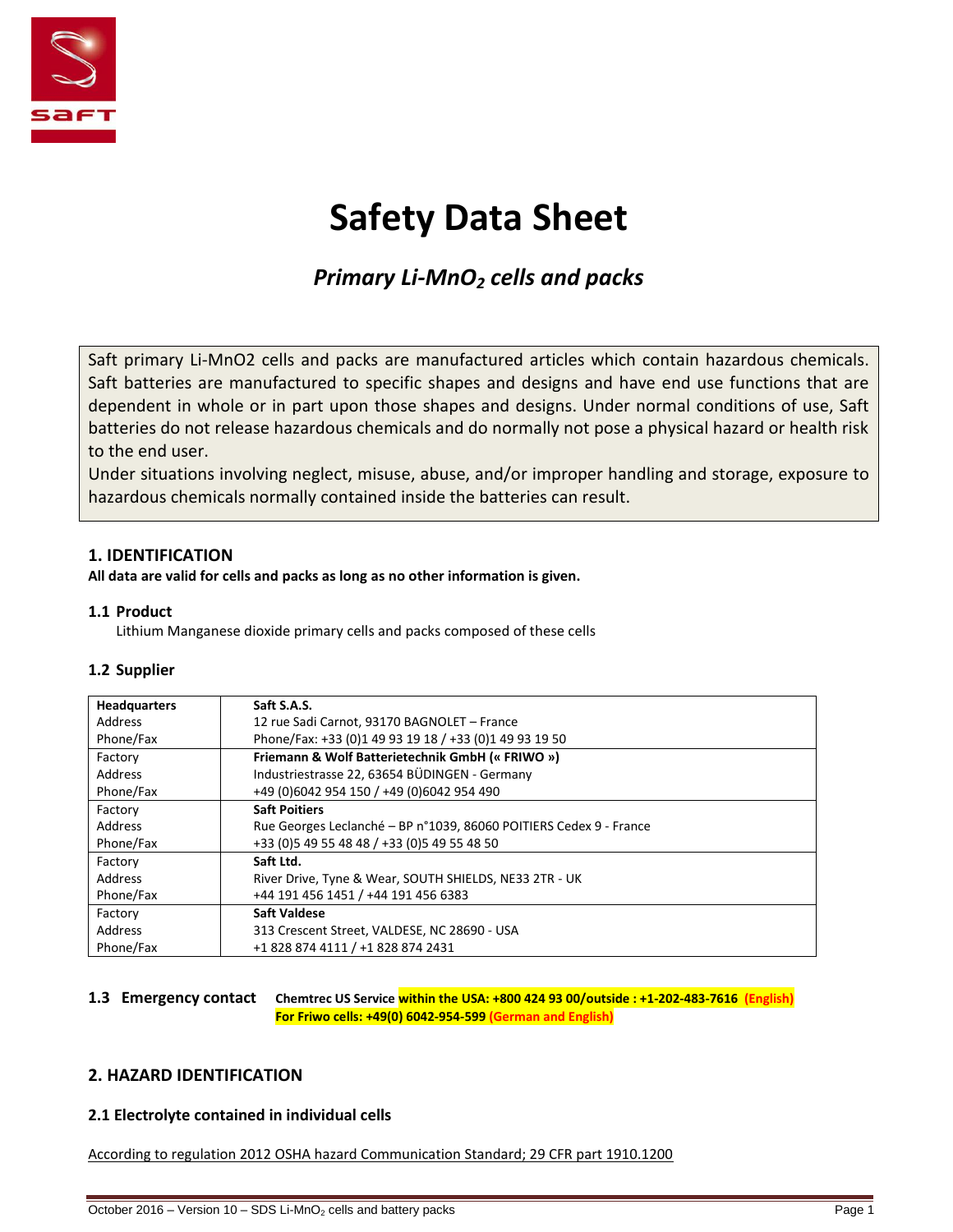

#### **Electrolyte GHS classification**

| Flam. Liq.          |                                               | Flammable liquids                                 |
|---------------------|-----------------------------------------------|---------------------------------------------------|
| Skin Corr./Irrit. 2 |                                               | Skin corrosion/irritation                         |
| Eye Dam./Irrit. 1   |                                               | Serious eye damage/eye irritation                 |
| Car.                |                                               | Carcinogenicity                                   |
| Repr.               | 1B (fertility)                                | Reproductive toxicity                             |
| Repr.               | 1B (unborn child)                             | Reproductive toxicity                             |
| STOT SE             | 3 (vapors may cause drowsiness and dizziness) | Specific target organ toxicity- single exposure   |
| STOT SE             | 3 (irritating to respiratory system)          | Specific target organ toxicity- single exposure   |
| <b>STOT RE</b>      |                                               | Specific target organ toxicity- repeated exposure |

#### **Electrolyte GHS label elements:**



- **Signal word: Danger**
- **Electrolyte hazard statements:**
	- o H225 Highly flammable liquid and vapour
	- o H318 Causes serious eye damage
	- o H315 Causes skin irritation
	- o H336 May cause drowsiness and dizziness
	- o H335 May cause respiratory irritation
	- o H351 Suspected of causing cancer
	- o H 373 May cause damage to organs (Thyroid gland) through prolonged or repeated exposure
	- o H360 may damage fertility. May damage the unborn child
- **Electrolyte physical hazard:** the products resulting from hydrolysis react strongly acidic.
- **Electrolyte ecological hazard:** there is a high probability that the electrolyte is not acutely harmful to aquatic organisms.

# **2.2 At cell or pack level**

Not chemically dangerous with normal use in accordance with Saft recommendations as stated in the user manuals or other similar documentation. Under normal conditions of use, the electrode materials and electrolyte they contain are not released to the outside, provided that the battery integrity is maintained and seals remain intact. Exposure to the ingredients contained within or their combustion products could be harmful.

Risk of exposure only in case of abuse (mechanical, thermal, electrical) which leads to the activation of safety valves and/or the rupture of the battery containers. In particular, the battery should not be opened, burned or stored/used above the specified temperature range (for more details see Section 7). Electrolyte leakage or battery venting/explosion/fire may follow, depending upon the circumstances.

#### **Protection from charging:**

Whenever lithium batteries are not the single power source in a circuit, the following measures recommended by Underwriters Laboratories are relevant. The cells should not be connected with an electrical power source that would increase the load through the cells. The electronic circuit shall include one of the following:

- A. Two suitable diodes or the equivalent in series with the cells to prevent any reverse (charging) current. The second diode is used to provide protection in the event that one would fail. Quality control, or equivalent procedures, shall be established by the device manufacturer to check that the diode polarity is correct for each unit.
- or
- B. A blocking diode or the equivalent to prevent any reverse (charging) current and a resistor to limit current in case of diode failure. The resistor should be sized to limit the reverse (charging) current to the maximum value according to the data sheet of the cell.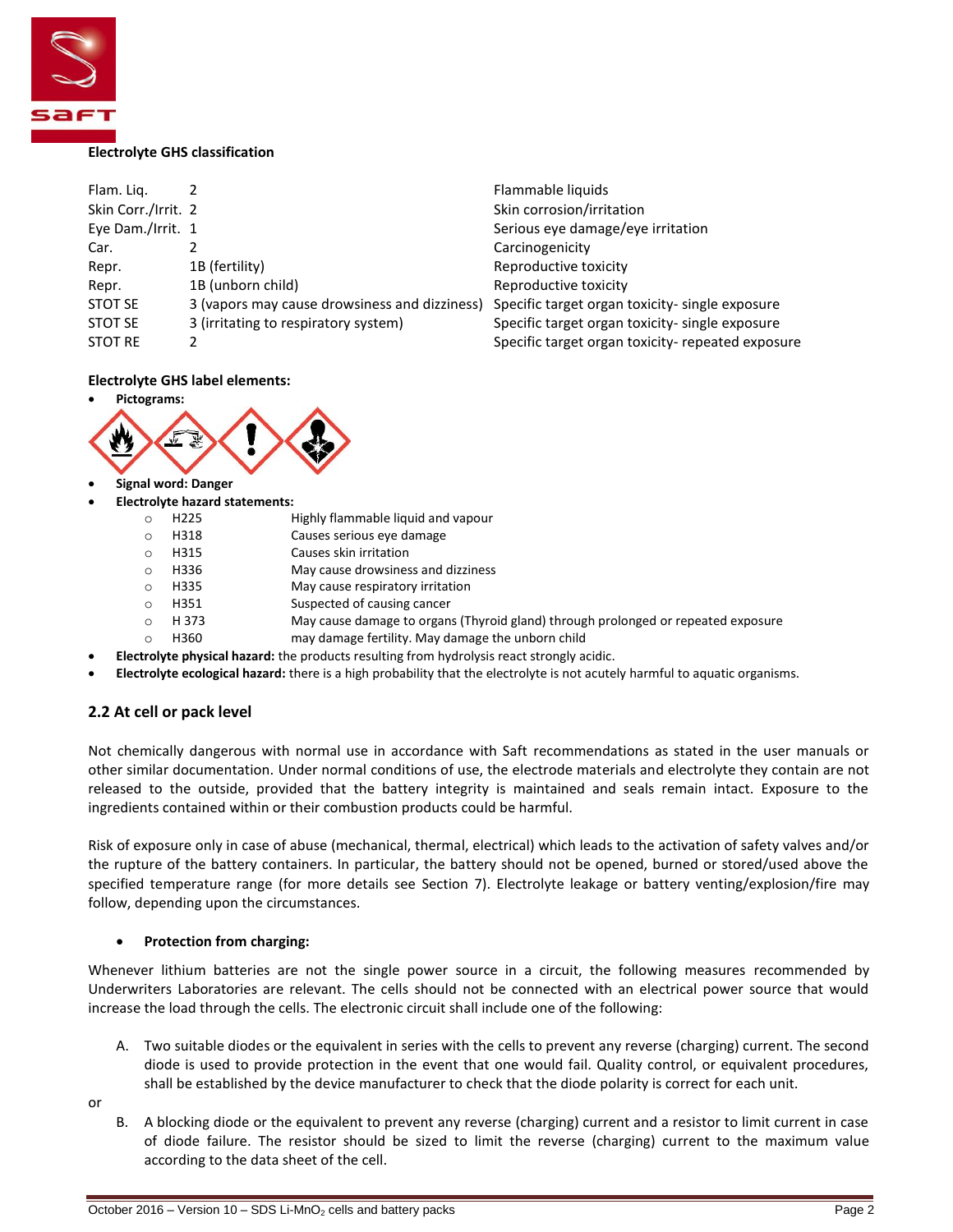

#### **Hazards in case of opened cells by released material:**

**EYE CONTACT:** Can cause eye irritation. Dust may cause inflammation of eyelids. **SKIN CONTACT:** Can cause skin irritation. **INHALATION:** Can cause respiratory tract and mucus membrane irritation. If gas is generated during battery disassembly, throat irritation may occur. **INGESTION:** Can be poisoning if swallowed.

# **3. COMPOSITION, INFORMATION OR INGREDIENTS**

#### **3.1 At cell level**

| Component                               | <b>CAS Number</b> | <b>EINECS/ELINCS</b> | Content (wt. %)* |
|-----------------------------------------|-------------------|----------------------|------------------|
| Lithium                                 | 7439-93-2         | 231-102-5            | $3 - 4$          |
| Manganese dioxide                       | 1313-13-9         | 215-202-6            | 40-50            |
| Organic electrolyte**                   | N/A               | N/A                  | $15 - 25$        |
| Carbon                                  | 1338-86-4         |                      | $1 - 5$          |
| Copper                                  | 7440-50-8         | 231-159-6            | $1 - 15$         |
| Aluminium                               | 7429-90-5         | 231-072-3            | $1 - 20$         |
| Stainless steel, Nickel, inert material | N/A               | N/A                  | remainder        |

*\* Quantities vary with cell type*

*\*\* All LM/M cells excepted Saft's LM17500, LM26500, LM33600 and M20Ex contain 1,2-Dimethoxyethane (CAS 110-71-4, EINECS 603-031-00-3), (content < 3 % ) listed on REACH candidate list since June 2012*

#### **3.2 At battery pack level**

Depending on the type of battery pack the content may vary but will not exceed the given content ranges.

# **4. FIRST AID MEASURES (not anticipated under normal use)**

#### **4.1. Electrolyte contact**

**EYE CONTACT:** Irrigate thoroughly with water for at least 15 minutes. Obtain medical attention.

**SKIN CONTACT**: Wash off skin thoroughly with tap water. Remove contaminated clothing and wash before reuse. In severe cases obtain medical attention.

**INHALATION:** Remove from exposure, rest and keep warm. In severe cases obtain medical attention.

**INGESTION:** Wash out mouth thoroughly with water and give plenty of water to drink. Obtain medical attention.

**FURTHER TREATMENT**: All cases of eye contamination, persistent skin irritation and casualties who have swallowed this substance or been affected by breathing its vapours should be seen by a doctor.

#### **4.2. Lithium metal contact**

**EYE CONTACT:** Immediately flush with large quantities of water for at least 15 minutes, with open eyelids, and get medical attention.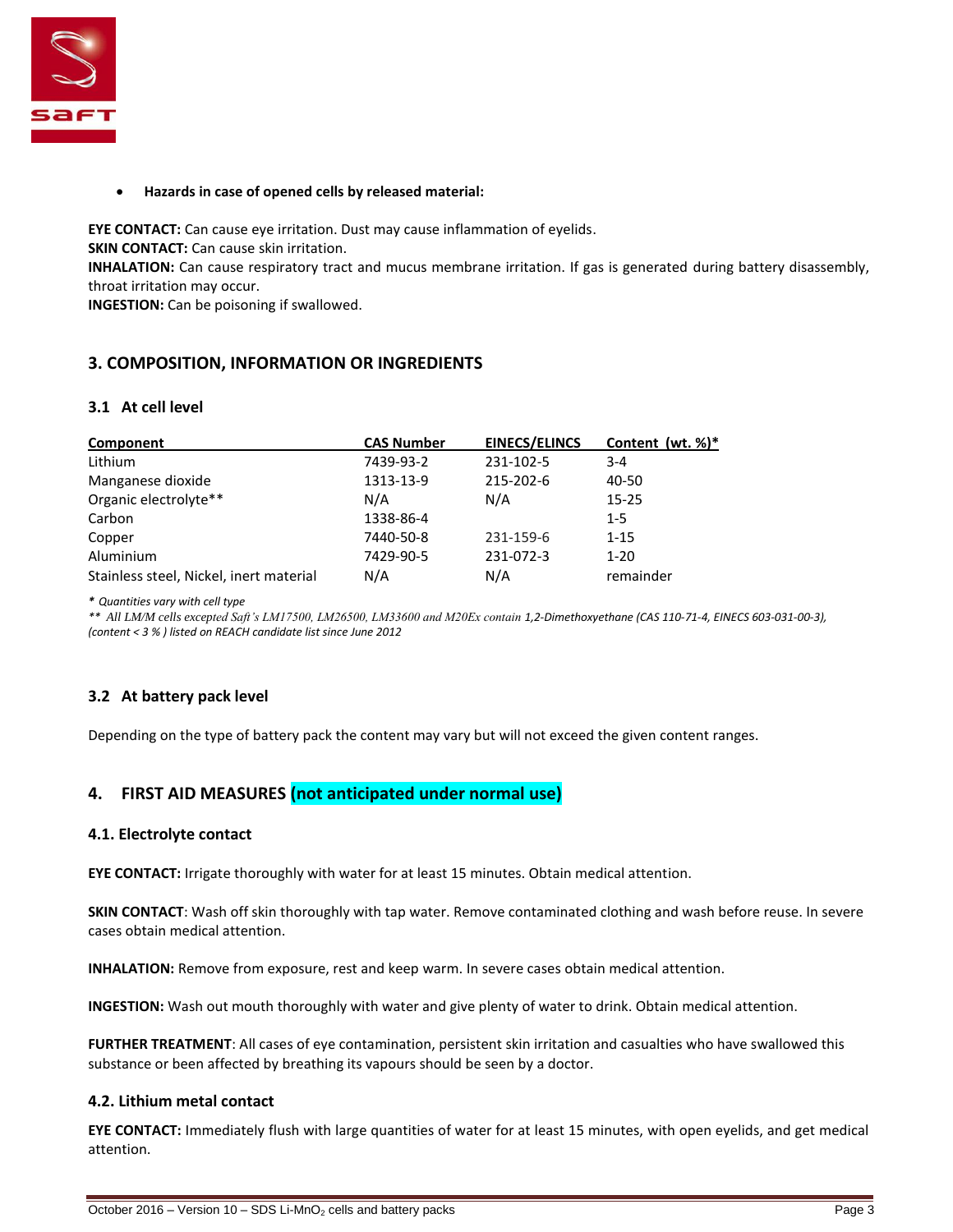

**SKIN CONTACT:** Remove particles of lithium from skin as quick as possible. Immediately flush with plenty of water for at least 15 minutes and get medical attention.

**INHALATION/INGESTION:** Contents of an opened cell may cause respiratory tract and mucus membrane irritation. Remove from exposure, rest and keep warm. Immediately inhale Cortisone spray. In severe cases, track medical surveillance for 48 hours.

# **5. FIRE FIGHTING MEASURES (not anticipated under normal use)**

#### **ESTINGUISHING MEDIA:**

- Li-MnO<sub>2</sub> cells and batteries:  $CO<sub>2</sub>$  extinguishers or, even preferably, copious quantities of water or water-based foam can be used to cool down burning Li-MnO<sub>2</sub> cells and batteries, as long as the extent of the fire has not progressed to the point that the lithium metal they contain is exposed (marked by deep red flames).
- Raw lithium: **Use only metal (Class D) extinguishers**
- Do not use sand, dry powder or soda ash, graphite powder or fire blankets.

**SPECIAL FIRE FIGHTING PROCEDURES:** Fire fighters should wear self-contained breathing apparatus.

Use approved / certified vapour respirator to avoid breathing toxic fumes. Wear protective clothing and equipment to prevent potential body contact with electrolyte solution. It is permissible to use any class of extinguishing medium, specified above, on these batteries or their packing material. Cool exterior of batteries if exposed to fire to prevent rupture.

**PARTICULAR HAZARDS RESULTING FROM EXPOSURE TO THE SUBSTANCE/PREPARATION, TO COMBUSTION AND GAS PRODUCTS:** The cell can release vaporized or decomposed electrolyte fumes when being heated to temperatures above their temperature rating. Solvents within the electrolyte are flammable liquids and must be kept away from any kind of ignition source.

Above 160°C (+356°F) cells / packs may explode and release sparks, metallic parts and burning lithium.

# **6. ACCIDENTAL RELEASE MEASURES (not anticipated under normal use)**

**INDIVIDUAL PRECAUTIONS:** Evacuate the employees from the contaminated area until fumes dispersal. In case of electrolyte leakage from a cell or battery, do not inhale the gas as possible. In case of skin or eye contact, inhalation or ingestion, follow the measures described in section 4.

**ENVIRONMENTAL PRECAUTION:** Avoid sewage, surface water and underground water contamination. Avoid ground and atmosphere contamination.

**WAYS OF CLEANING:** Wearing protective glasses and gloves, use absorbent material (sand, earth or vermiculite) to absorb any exuded material. Seal leaking battery (unless hot) and contaminated absorbent material in plastic bag and dispose of as Special waste in accordance with local regulations.

# **7. HANDLING AND STORAGE**

**IMPORTANT NOTICE: The battery should not be opened without Saft approval, destroyed or incinerated since the battery may cause fire or the ingredients contained in the cells could be harmful under some circumstances if exposed.**

The Lithium Manganese dioxide cells described in this Safety Data Sheet are sealed units which are not hazardous when used according to the recommendations of the manufacturer.

#### **STORAGE:**

Store in a cool, dry place but prevent condensation on cells and batteries.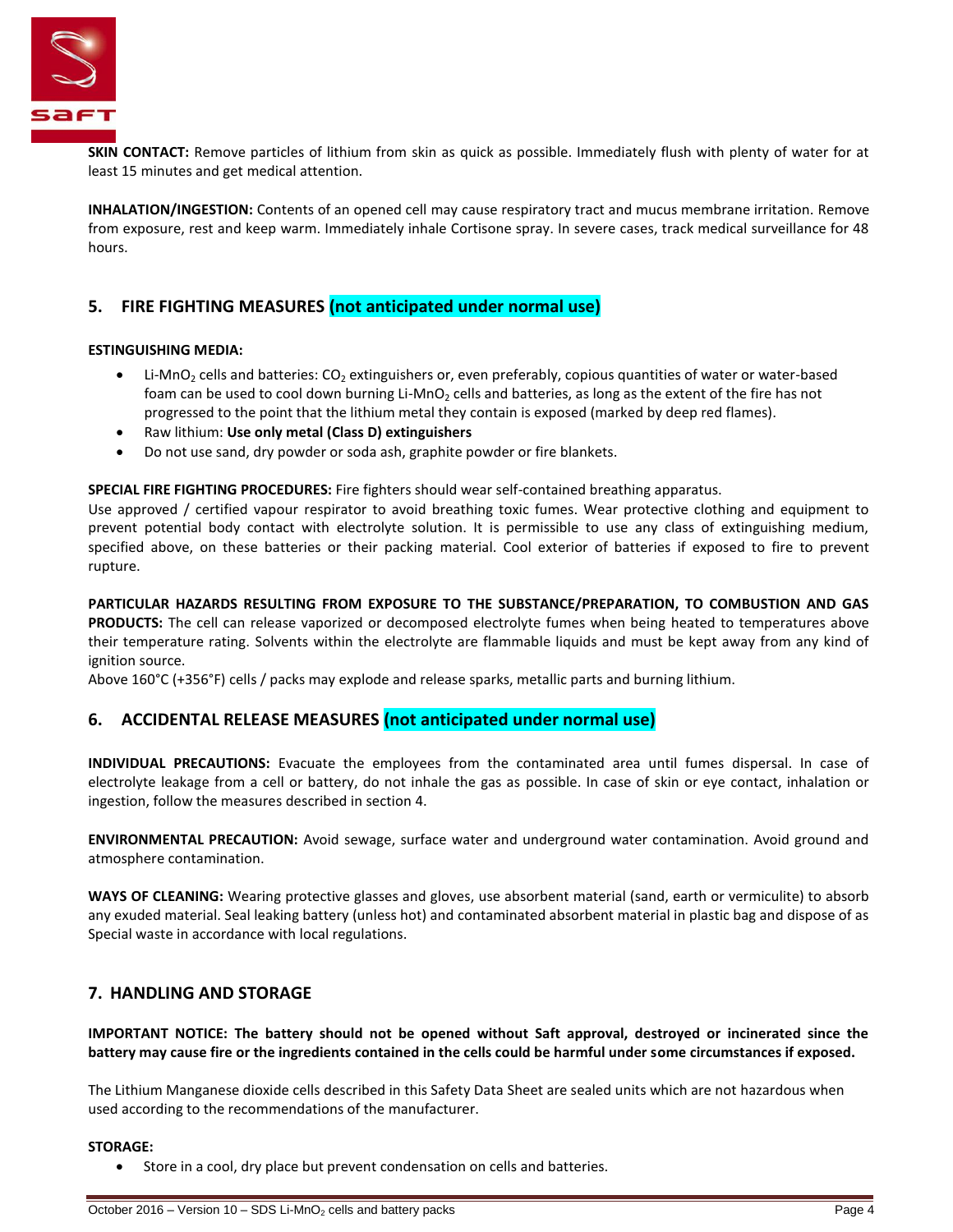

- Elevated temperatures can result in shortened battery life and degrade performance.
- Do not store batteries in high humidity environments for long periods of times.
- Since short circuit can cause burn hazard, leakage or explosion hazard, keep batteries in original packaging until use and do not mix them.
- Keep original packaging for return of cells or battery packs to the supplier.

#### **HANDLING:**

- Do not recharge
- Do not over-discharge or force discharge
- Do not short (+) or (-) terminal with conductors.
- Do not reverse the polarity
- Do not open the battery packs or cells
- Do not submit to excessive mechanical stress (puncture, crush, deformation etc.).
- Do not expose to water or condensation, oxidizing or reducing agents, acids or bases.
- Do not expose to temperatures above the temperature rating of battery.
- Do not directly heat, solder or throw into fire.
- Immediately disconnect the batteries if, during operation, they emit an unusual smell, feel hot, change shape, or appear abnormal in any other way. Put straight into a bucket of water. Contact Saft if any of these problems are observed.

#### **BATTERY PACK ASSEMBLY:**

The design and assembly of battery packs require special skills, expertise and experience. Therefore it is not recommended that the end user attempts to self-assemble battery packs. It is preferable that any battery using lithium cells is fabricated by Saft to ensure proper battery design and construction. A full battery assembly service is available from Saft which can be contacted for further information. If for any reason, this is not possible, Saft can review the pack design in confidence to ensure that the design is safe (in assembly and use) and capable of meeting stated performance requirements.

#### **OTHER:**

Follow Manufacturers recommendations regarding maximum recommended currents and operating temperature range.

# **8. EXPOSURE CONTROLS AND PERSONAL PROTECTION\* (not necessary under normal use)**

Component of the electrolyte with occupational exposure limits: tetrahydrofuran :

- OSHA PEL: PEL 200 ppm 590 mg/m3; STEL value 250 ppm 735 mg/m3; TWA value 200 ppm 590 mg/m3
- ACGIH TLV: TWA value 50 ppm; STEL value 100 ppm; skin designation: the substance can be absorbed through the skin

#### **Handle an opened battery or cell only in a well-ventilated place.**

| 8          | Respiratory<br>protection | In case of incident or after an abusive use, in case of a cell opening or a leak, use gas mask which<br>covers the whole face and equipped with ABEK type filters or escape mask type Self-Contained<br><b>Breathing Apparatus.</b><br>Fire fighters should wear self-contained breathing apparatus. |
|------------|---------------------------|------------------------------------------------------------------------------------------------------------------------------------------------------------------------------------------------------------------------------------------------------------------------------------------------------|
| <b>AAA</b> | Hand<br>protection        | Use polypropylene, polyethylene, rubber or Viton gloves when handling leaking or ruptured cells.                                                                                                                                                                                                     |
| $\bigcirc$ | Eye<br>protection         | In case of incident or after an abusive use, in case of a leak or cell opening, wear safety glasses with<br>protected side shields or a mask covering the whole face when handling leaking or ruptured cells                                                                                         |
|            | Other                     | In the event of leakage or ruptured cells, wear a rubber apron and protective clothes.                                                                                                                                                                                                               |
|            |                           |                                                                                                                                                                                                                                                                                                      |

*\*AFNOR pictograms*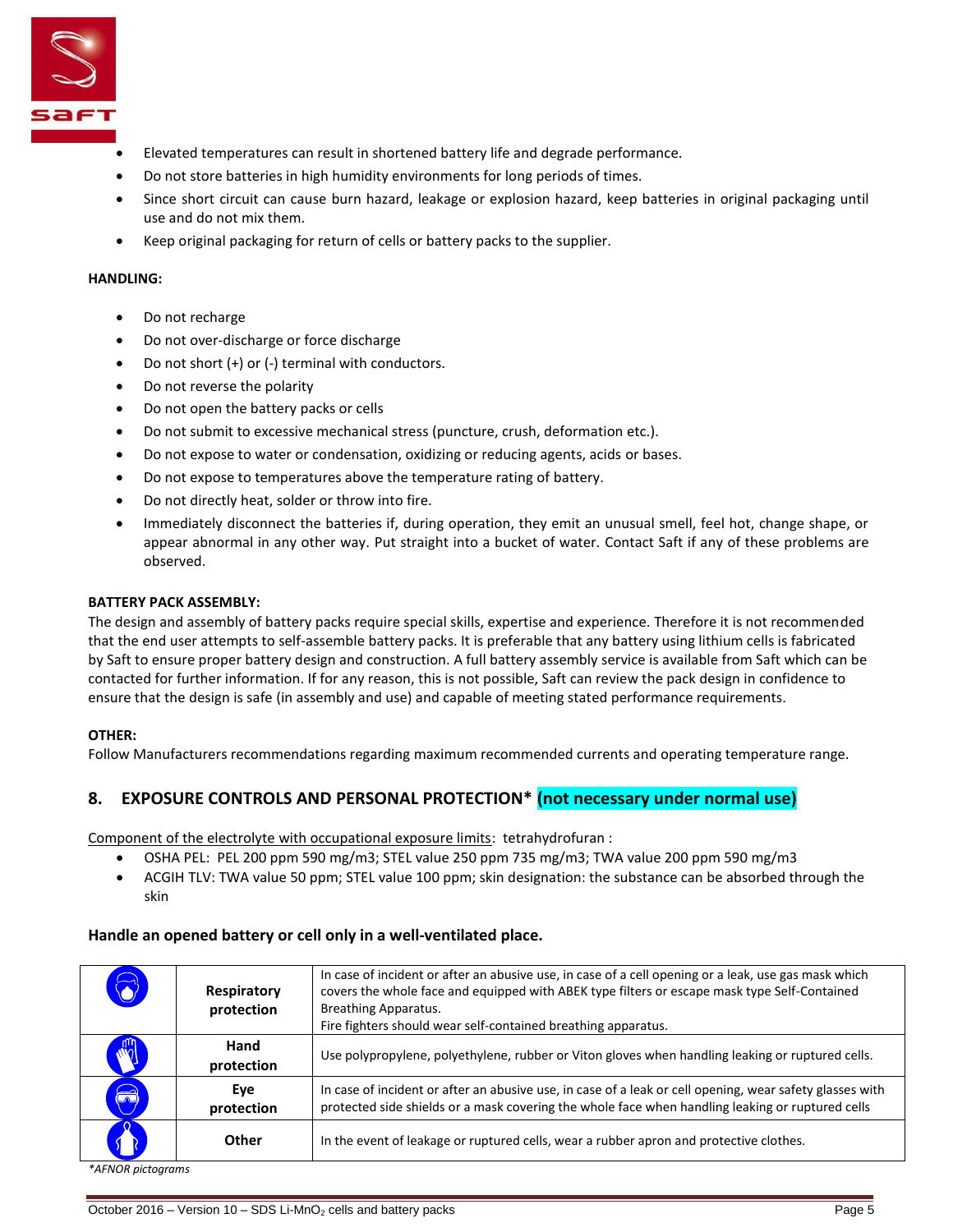

### **9. PHYSICAL AND CHEMICAL PROPERTIES**

The lithium-MnO<sub>2</sub> cells or batteries described by this Safety Data Sheet are sealed units when offered for sale. They are manufactured "articles" and do not expose the user to hazardous chemicals when used in accordance with manufacturer specifications.

# **10. STABILITY AND REACTIVITY**

Product is stable under conditions described in Section 7. The following hazards may occur under abuse conditions in case of cell opening:

**HAZARDOUS REACTIONS:** Lithium released from the cell may react with water in the atmosphere and produce hydrogen, which is a highly flammable gas.

**HAZARDOUS DECOMPOSITION PRODUCTS:** Thermal decomposition of the cell may release electrolyte liquid and vapour, harmful materials, and dusts.

**MATERIALS TO AVOID:** Oxidizing agents, bases, water.

**CONDITIONS TO AVOID:** Do not heat above the temperature given in the data sheet of the specified cell or incinerate. Do not disassemble, crush, pierce, short, charge or recharge. Avoid mechanical or electrical abuse.

# **11. TOXICOLOGICAL INFORMATION**

Risk of irritation occurs only if the cell is mechanically, thermally or electrically abused to the point of compromising the enclosure. If this occurs, irritation to the skin, eyes and respiratory tract may occur.

1,2-Dimethoxyethane (EGDME) may impair fertility and may cause harm to unborn child. EGDME is listed on the REACH candidate list as SVHC since June 2012.

#### **12. ECOLOGICAL INFORMATION**

None known if used/disposed of correctly

# **13. DISPOSAL CONSIDERATIONS**

Battery recycling is either mandatory (European Directive 2006/66/EC) or recommended.

Since even cells and batteries discharged to their cut-off voltage can still contain considerable amounts of energy, terminals should always be protected to avoid short circuits.

Dispose in accordance with local laws and regulations (contact your local dealer). Store material for disposal as indicated in Section 7.

Do NOT dump into any sewers, on the ground or into any body of water.

For large quantities a disposal service is offered on request.

See the section on "Sustainability & Environment" on [http://www.saftbatteries.com](http://www.saftbatteries.com/)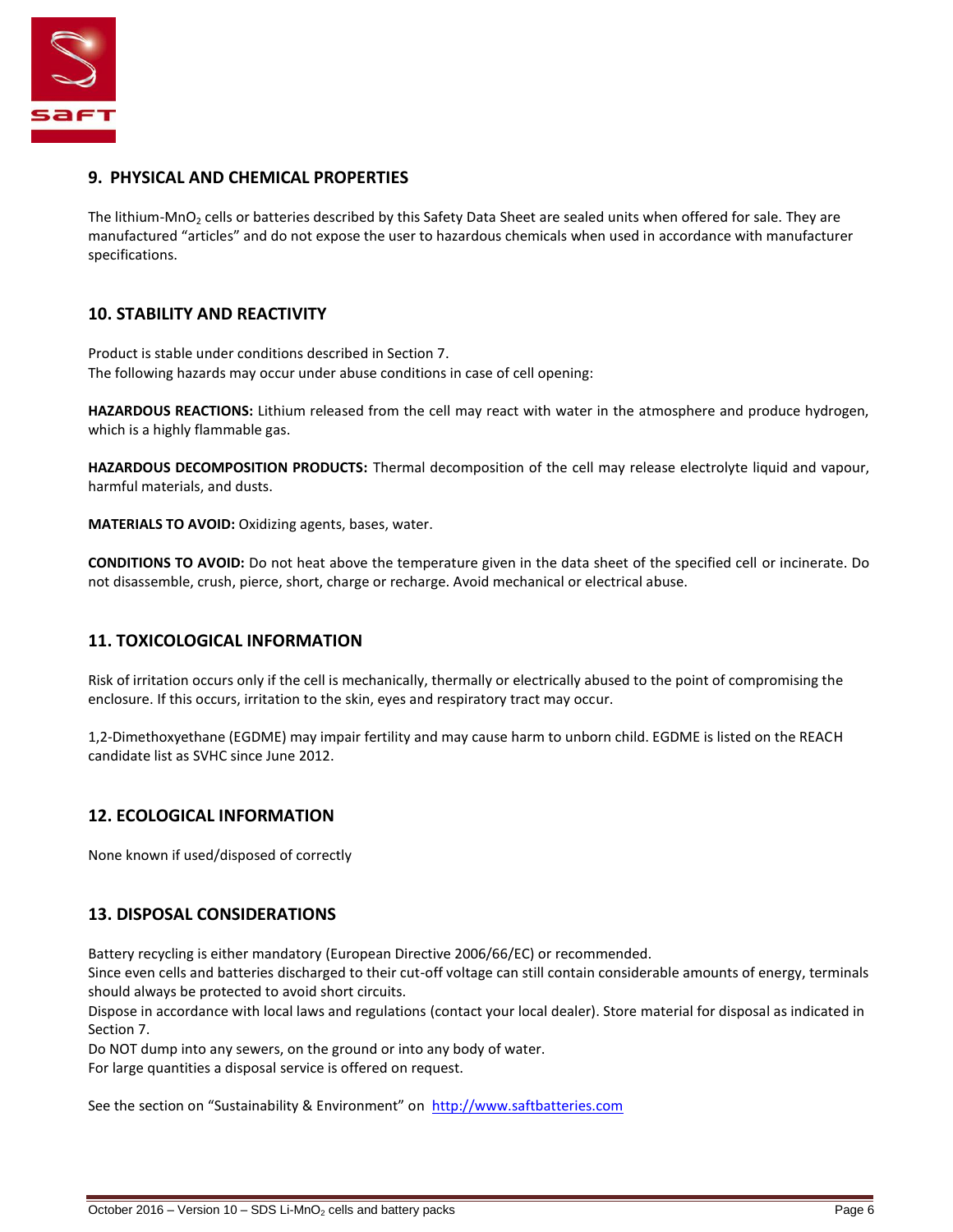

# **14. TRANSPORTATION INFORMATION**

### **14.1 UN Transport regulations**

Lithium  $MnO<sub>2</sub>$  cells and battery packs are listed in the hazardous materials list according to UN Recommendations on Dangerous Goods Transportation. Depending on their lithium metal content, the transport of some single cells and small battery packs may be non-restricted (refer to the respective transport certificate)

| UN Number        | UN 3090 (cells and batteries shipped in bulk)              |
|------------------|------------------------------------------------------------|
|                  | UN 3091 (cells and batteries shipped in or with equipment) |
| ADR class:       | Class 9                                                    |
| Packaging group: | Ш                                                          |
| Shipping name:   | Lithium metal batteries                                    |

#### **14.2 Label for conveyance**

For single cells and battery packs which are non-restricted to transport, use "lithium batteries inside" label. For single cells and battery packs which are restricted to transport (assigned to Class 9), use the Class 9 Miscellaneous Dangerous Goods and UN Identification Number labels.

In all cases, refer to the product transport certificate issued by the Manufacturer.

#### **14.3 International agreements**

| By Air International: | IATA A88, A99, A154, A164, P968, P969, P970                              |            |  |
|-----------------------|--------------------------------------------------------------------------|------------|--|
| By Sea International: | IMDG 188, 230, 310, P903                                                 |            |  |
|                       | EmS No.                                                                  | $F-A, S-I$ |  |
|                       | Marine pollutant                                                         | No         |  |
|                       | Storage and segregation:                                                 | Category A |  |
|                       | European road transportation: ADR 188, 230, 310, 636, P903, P903a, P903b |            |  |
|                       | European rail transportation: RID 188, 230, 310, 636, P903, P903a, P903b |            |  |

In all cases, refer to the product transport certificate issued by the manufacturer.

# **15. REGULATORY INFORMATION**

#### **Marking Consideration**

European Union: According to directive 2006/66/EC, the batteries have to be marked with the crossed wheel bin symbol.

# **16. OTHER INFORMATION**

This Safety Data Sheet was reviewed on August 9, 2016.

Friemann & Wolf Lithium MnO<sub>2</sub>-cells are registered by Underwriters Laboratories, Northbrook, USA under File-No. MH 46385, Project-No.: 08CA08489.

This information has been compiled from sources considered to be dependable and is, to the best of our knowledge and belief, accurate and reliable as of the date compiled. However, neither exhaustively nor perfect reliability can be granted. Information does not imply implicit or specific warranty of it.